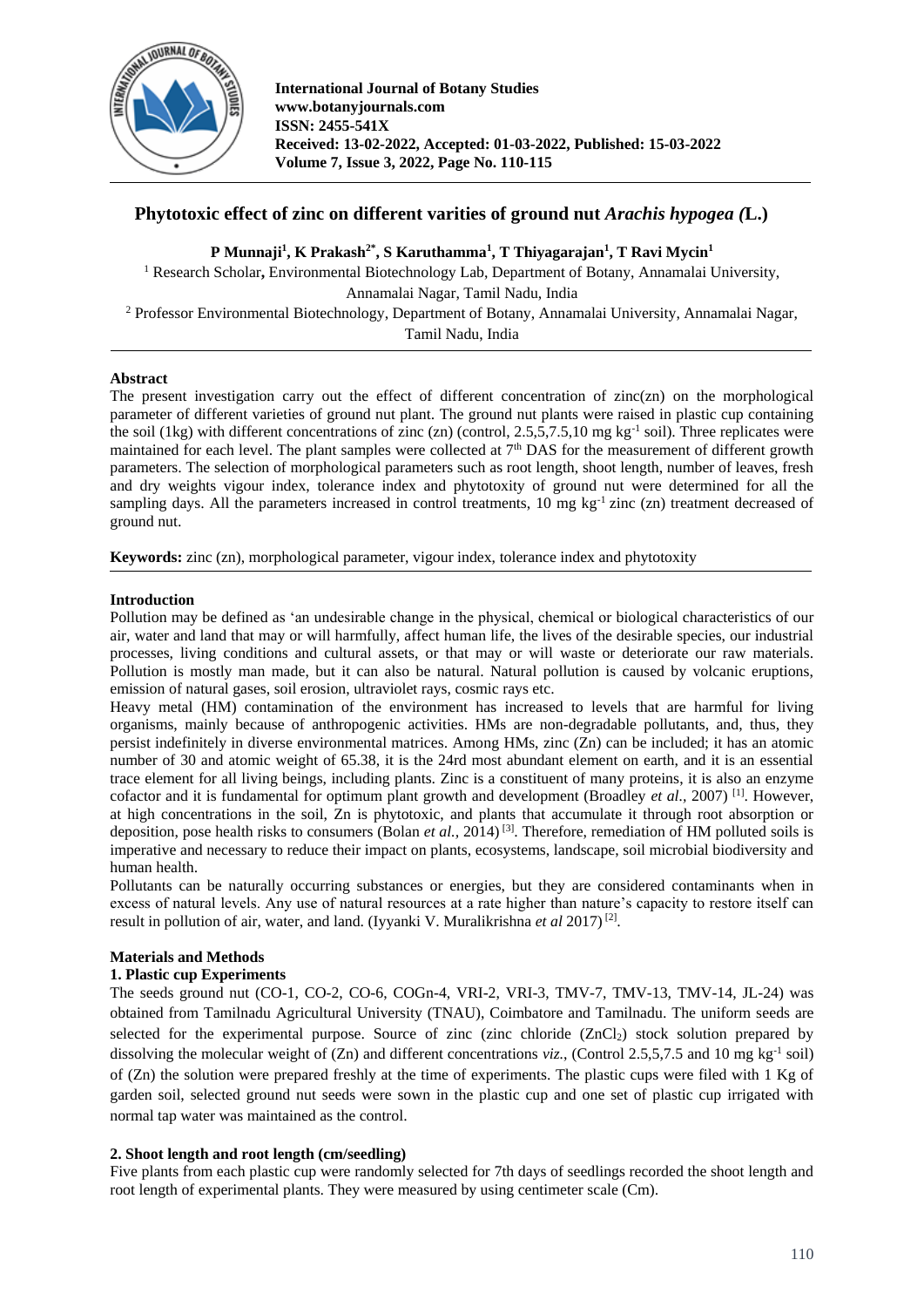### **3. Fresh weight and dry weight (g/seedling)**

Five plant samples were randomly selected at 7th day seedlings. Their fresh weight was taken by using an electrical single pan balance. The fresh plant materials were kept in a hot air over at  $80^{\circ}$ C for 24 hr and then their dry weight were also determined.

### **Vigour index**

Vigour index of the seedlings was calculated by using the formula proposed by Abdul-Baki and Anderson  $(1973)^{[4]}$ .

Vigour index = Germination percentage  $\times$  Length of seedling

### **Tolerance index**

Tolerance index of the seedling was calculated by using formula proposed by Turner and Marshal (1972).

Tolerance index =  $\frac{\text{Mean length of longest root in treatment}}{\text{Mean length of length of the next set in central}}$ Mean length of longest root in control

### **Percentage of phytotoxicity**

The percentage of phytotoxicity of effluent was calculated by using the formula proposed by Chou *et al.* (1978).

Radical length of control - Radical length of test  $_{\times 100}$ Percentage of phytotoxicity  $=$ Radical length of control

#### **Result**

#### **Germination percentage (7th day)**

The effect of seed germination percentage of different varieties of CO-1, CO-2, CO-6, COGn-4, VRI-2, VRI-3, TMV-7, TMV-13, TMV-14,JL-24 ground nut with the treatment of zinc were presented in table 1.The Highest germination percentage is recorded were 98,90,82,72 and 61% for the varieties CO-1,CO-2,CO-6,COGn-4,VRI-2,VRI-3,TMV-7,TMV-13,TMV-14,JL-24 respectively. All the varieties exhibited highest percentage of germination at control (without treatment) the minimum germination percentage was observed in all the varieties at 10 mg zinc concentration.

Among the varieties COGn-4 were more maximum seed germination were observed as compared to other varieties in all the treatment concentrations.

The maximum vigour index (2112.0) and tolerance index (1.64) and also lowest percentage of phytotoxicity (1.994) were recorded in the seedlings treated with 2.5mg concentration of zinc. The lowest vigour index (1.72) and tolerance index (0.21) and also highest percentage of phytotoxicity (8.325) were recorded in the seedlings treated with 10 mg concentration of zinc.

#### **Shoot length**

The maximum shoot length of recorded were, and 14.2 cm for the varieties COGn-4 respectively. All the varieties exhibited maximum shoot length at control the minimum germination percentage was observed (3.2) in co-1 varieties at 10mg zinc concentration

#### **Root length**

The highest Root length of recorded were, and (6.1) for the varieties CO-1, CO-2,CO-6,COGn-4,VRI-2,VRI-3,TMV-7,TMV-13,TMV-14,JL-24 respectively. All the varieties exhibited highest Root length at control the minimum Root length was observed in all the varieties at 10 mg zinc treatment.

#### **No of leaf**

The maximum No of leaf recorded were, and 2 for the varieties CO-1, CO-2, CO-6, COGn-4, VRI-2, VRI-3,TMV-7,TMV-13,TMV-14,JL-24 respectively. the minimum No of leaf was observed in all the varieties at 10 mg zinc concentration.

#### **Fresh weight**

The fresh weight of seedlings of all the varieties treated with different concentration of zinc The maximum fresh weight of ground nut seedlings was recorded at control. The minimum seedlings fresh weight was observed at 10 mg zinc concentration in all the varieties. The highest value was observed in the control of (COGn-4). the lowest value was noticed at 10 mg(1.7)co-1 varieties.

#### **Dry weight**

The Dry weight of seedlings of all the varieties treated with different concentration of zinc are represented in table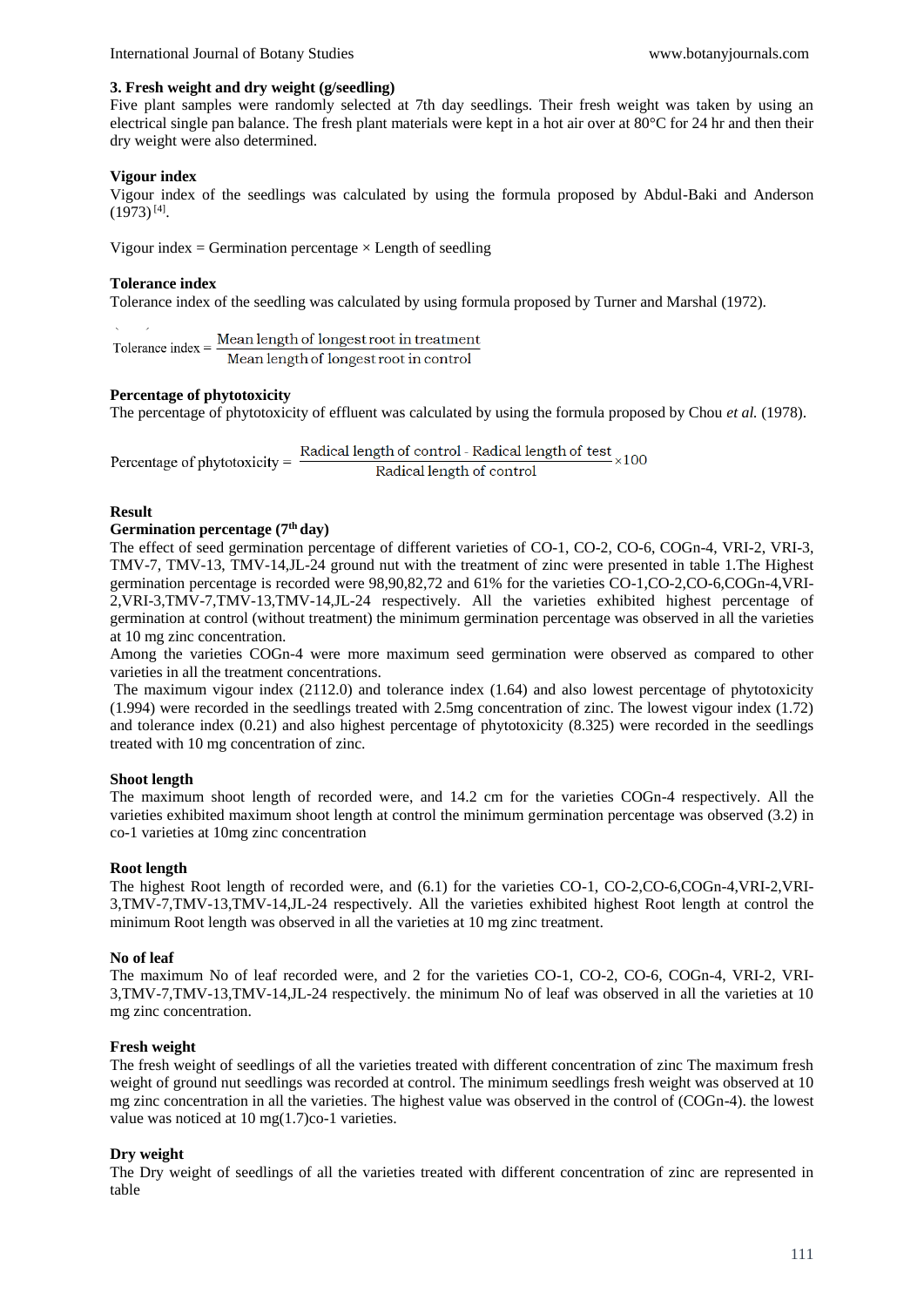The highest Dry weight of ground nut seedlings was recorded at control. The lowest seedlings Dry weight was observed at 10 mg zinc concentration in all the varieties. The highest value was observed in the control of (COGn-4) the lowest value was noticed at 10 mg (0.41) co-1

Table 1: Influence of Zinc on seed germination percentage of Groundnut (Arachis hypogea) On 7<sup>th</sup> DAS

| Zinc Chloride treatment   |        | <b>Germination Percentage</b> (%) |  |  |  |  |  |  |                                                                                                                               |  |  |
|---------------------------|--------|-----------------------------------|--|--|--|--|--|--|-------------------------------------------------------------------------------------------------------------------------------|--|--|
|                           | $Co-1$ | $Co-2$                            |  |  |  |  |  |  | $Co6$ $CoGn-4$ VRI-2   VRI-3   TMV-7 TMV13 TMV-14 JL-24                                                                       |  |  |
| Control                   |        |                                   |  |  |  |  |  |  | $92\pm2.7692\pm2.7695\pm2.8598\pm2.9495\pm2.8593\pm2.7994\pm2.8297\pm2.9196\pm2.8891\pm2.73$                                  |  |  |
| $2.5mg \; \text{kg}^{-1}$ |        |                                   |  |  |  |  |  |  | $85\pm2.5588\pm2.6484\pm2.52$ 90 $\pm2.7$ $83\pm2.49$ $84\pm2.52$ $81\pm2.42$ $87\pm2.61$ $82\pm2.46$ $80\pm2.4$              |  |  |
| $5mg \text{ kg}^{-1}$     |        |                                   |  |  |  |  |  |  | 70±2.1 75±2.25 80 ±2.4 82±2.4678 ±2.3476 ±2.2873±2.1972±2.16 71±2.13 69±2.07                                                  |  |  |
| $7.5$ mg kg- $1$          |        |                                   |  |  |  |  |  |  | $58\pm1.7466\pm1.9872$ $\pm2.2274$ $\pm2.1671$ $\pm2.13$ $70$ $\pm2.1$ $71\pm2.1368$ $\pm2.04$ $67\pm2.01$ $52\pm1.56$        |  |  |
| $10mg \text{ kg}^{-1}$    |        |                                   |  |  |  |  |  |  | $30\pm0.9$ $32\pm0.9$ 661 $\pm1.83$ 61 $\pm1.83$ 62 $\pm1.86$ 60 $\pm1.8$ 34 $\pm1.02$ 35 $\pm1.05$ 32 $\pm0.96$ 31 $\pm0.93$ |  |  |

| Table 2: Influence of Zinc on Shoot Length of Groundnut (Arachis hypogea. L) On 7 <sup>th</sup> DAS |  |
|-----------------------------------------------------------------------------------------------------|--|
|                                                                                                     |  |

| Zinc                         |                      |                                 |                                 |                 | Shoot length (c.m)                                                                                                      |                 |                |                |                |                                |
|------------------------------|----------------------|---------------------------------|---------------------------------|-----------------|-------------------------------------------------------------------------------------------------------------------------|-----------------|----------------|----------------|----------------|--------------------------------|
| <b>Chloride</b><br>treatment | $Co-1$               | $Co-2$                          | Co6                             | $CoGn-4$        | <b>VRI-2</b>                                                                                                            | VRI-3           | TMV-7          |                | TMV13  TMV-14  | $JL-24$                        |
| Control                      | $12.0 \pm 0.$<br>36  | $12.2 \pm 0.36$<br><sub>6</sub> | $11.6 + 0.34$<br>8              | $14.2 \pm 0.42$ | $13.1 + 0.39$                                                                                                           | $12.8 \pm 0.38$ | $13.2 \pm 0.3$ | $12.2 \pm 0.3$ | $13.1 + 0.3$   | $13.4+0.40$                    |
| $2.5$ mg $\text{kg}^{-1}$    | $10.5 \pm 0.$<br>315 | $11.3 \pm 0.33$                 | $9.8 \pm 0.294$                 | $13.8 \pm 0.41$ | $12.6 + 0.37$                                                                                                           | $11.2 \pm 0.33$ | $12.5+0.3$     | $11.2 \pm 0.3$ | $12.1 \pm 0.3$ | $12.1 \pm 0.36$                |
| $5mg \, kg^{-1}$             | $8.0 \pm 0.2$        |                                 | $9.5 \pm 0.285$ 7.4 $\pm 0.222$ | $10.2 \pm 0.30$ | $9.6 \pm 0.288$ 9.4 $\pm 0.282$ 9.1 $\pm 0.36$                                                                          |                 |                | $10.1 \pm 0.3$ | $9.1 \pm 0.30$ | $10.0+0.3$                     |
| $7.5$ mg kg- $1$             | $6.3 \pm 0.1$<br>89  |                                 | $7.2 \pm 0.216$ 6.1 $\pm$ 0.183 |                 | $9.0 \pm 0.27$   $7.2 \pm 0.216$   $6.8 \pm 0.204$   $9.2 \pm 0.36$   $9.0 \pm 0.26$   $8.1 \pm 0.21$   $8.4 \pm 0.252$ |                 |                |                |                |                                |
| $10mg \text{ kg}^{-1}$       | $3.2 \pm 0.0$<br>96  |                                 |                                 |                 | $4.6\pm0.138$ 3.6 $\pm0.108$ 7.5 $\pm0.225$ 5.3 $\pm0.159$ 4.5 $\pm0.135$ 6.7 $\pm0.26$                                 |                 |                | $5.83 \pm 0.1$ |                | $6.4 \pm 0.21$ 5.2 $\pm$ 0.156 |

Table 3: Influence of Zinc on Root length of Groundnut (*Arachis hypogea. L*) On 7<sup>th</sup> DAS

| Zinc                         |                                                                                                                                                                           | Root length (c.m) |     |  |  |  |  |  |                                                   |                             |  |  |
|------------------------------|---------------------------------------------------------------------------------------------------------------------------------------------------------------------------|-------------------|-----|--|--|--|--|--|---------------------------------------------------|-----------------------------|--|--|
| <b>Chloride</b><br>treatment | $Co-1$                                                                                                                                                                    | $Co-2$            | Co6 |  |  |  |  |  | $CoGn-4$   VRI-2   VRI-3   TMV-7   TMV13   TMV-14 | $\overline{\mathbf{H}}$ -24 |  |  |
| Control                      | $3.8\pm0.1144.5\pm0.1354.3\pm0.1296.1\pm0.1834.3\pm0.124.6\pm0.1314.8\pm0.144.3\pm0.1294.3\pm0.1294.7\pm0.141$                                                            |                   |     |  |  |  |  |  |                                                   |                             |  |  |
| $2.5$ mg kg <sup>-1</sup>    | $3.2\pm0.0963.4\pm0.1023.4\pm0.1025.2\pm0.1563.2\pm0.143.4\pm0.124.4\pm0.133.7\pm0.1113.2\pm0.0963.6\pm0.108$                                                             |                   |     |  |  |  |  |  |                                                   |                             |  |  |
| $5mg \text{ kg}^{-1}$        | $2.4\pm0.072$ ] $3.1\pm0.093$ $2.8\pm0.084$ $4.0\pm0.12$ ] $3.7\pm0.11$ ] $2.4\pm0.10$ ] $3.38\pm0.11$ ] $3.0\pm0.09$ ] $3.0\pm0.09$ ] $3.0\pm0.09$ ] $3.0\pm0.09$        |                   |     |  |  |  |  |  |                                                   |                             |  |  |
| $7.5$ mg kg- $1$             | $\left[2.0\pm0.06\,2.5\pm0.075\right]1.6\pm0.048\right]4.0\pm0.12\left[3.8\pm0.08\right]3.2\pm0.11\left[3.1\pm0.09\,2.6\pm0.078\right]3.0\pm0.09\left[2.7\pm0.081\right]$ |                   |     |  |  |  |  |  |                                                   |                             |  |  |
| $10mg \text{ kg}^{-1}$       | $1.6\pm0.048$ $1.8\pm0.054$ $0.8\pm0.024$ $3.4\pm0.102$ $3.1\pm0.09$ $3.1\pm0.07$ $2.63\pm0.07$ $2.05\pm0.06$ $2.1\pm0.063$ $2.3\pm0.069$                                 |                   |     |  |  |  |  |  |                                                   |                             |  |  |

**Table 4:** Influence of Zinc on Fresh Weight of Groundnut (*Arachis hypogea. L)* On 7th DAS

| Zinc                         |        |        |                 |                                                                                                                                                                                                                                       |         | Fresh weight (g.fr.wt) |  |                                        |  |
|------------------------------|--------|--------|-----------------|---------------------------------------------------------------------------------------------------------------------------------------------------------------------------------------------------------------------------------------|---------|------------------------|--|----------------------------------------|--|
| <b>Chloride</b><br>treatment | $Co-1$ | $Co-2$ | Co <sub>6</sub> | $CoGn-4$                                                                                                                                                                                                                              | $VRI-2$ |                        |  | VRI-3   TMV-7   TMV13   TMV-14   JL-24 |  |
| Control                      |        |        |                 | $8.2\pm0.252$ $8.4\pm0.2$ $8.6\pm0.258$ $10.7\pm0.32$ $18.4\pm0.17$ $7.9\pm0.237$ $8.1\pm0.31$ $8.5\pm0.255$ $8.0\pm0.24$ $8.6\pm0.258$                                                                                               |         |                        |  |                                        |  |
| $2.5$ mg kg <sup>-1</sup>    |        |        |                 | $[5.7\pm0.171]$ 6.2 $\pm$ 0.10 $[7.2\pm0.216]$ 8.1 $\pm$ 0.243   6.7 $\pm$ 0.1   5.1 $\pm$ 0.153 $[7.2\pm0.23]$ 5.7 $\pm$ 0.171   5.2 $\pm$ 0.156 $(6.8\pm0.204)$                                                                     |         |                        |  |                                        |  |
| $5mg \text{ kg}^{-1}$        |        |        |                 | $4.2\pm0.12$ $6\pm0.2\pm0.11$ $6.4\pm0.192$ $7.2\pm0.216$ $5.2\pm0.14$ $4.0\pm0.12$ $5.3\pm0.14$ $4.8\pm0.144$ $3.2\pm0.12$ $6$ $5.1\pm0.153$                                                                                         |         |                        |  |                                        |  |
| $7.5$ mg kg- $1$             |        |        |                 | $3.0\pm0.09$ $4.3\pm0.09$ $5.2\pm0.15$ $6$ $5.4\pm0.162$ $4.5\pm0.13$ $2.5\pm0.07$ $5$ $4.1\pm0.13$ $4.1\pm0.12$ $3.0\pm0.09$ $4.2\pm0.12$ $6.12$ $6.12$ $6.12$ $6.12$ $6.12$ $6.12$ $6.12$ $6.12$ $6.12$ $6.12$ $6.12$ $6.12$ $6.12$ |         |                        |  |                                        |  |
| $10mg \text{ kg}^{-1}$       |        |        |                 | $[1.7\pm0.051]$ 2.9 $\pm$ 0.8 $[2.8\pm0.084]$ 3.0 $\pm$ 0.09 $[2.9\pm0.7]$ 2.1 $\pm$ 0.063 $[3.1\pm0.12]$ 3.4 $\pm$ 0.102 $[2.4\pm0.072]$ 3.0 $\pm$ 0.09                                                                              |         |                        |  |                                        |  |

| Table 5: Influence of Zinc on Dry Weight of Groundnut (Arachis hypogea. L) On 7 <sup>th</sup> DAS |  |  |
|---------------------------------------------------------------------------------------------------|--|--|
|---------------------------------------------------------------------------------------------------|--|--|

| Zinc                         |        |                                |                                                                                     |                                  |              | Dry weight (g.dr.wt)                                                                                                     |      |                                                                                                                             |                 |                                    |
|------------------------------|--------|--------------------------------|-------------------------------------------------------------------------------------|----------------------------------|--------------|--------------------------------------------------------------------------------------------------------------------------|------|-----------------------------------------------------------------------------------------------------------------------------|-----------------|------------------------------------|
| <b>Chloride</b><br>treatment | $Co-1$ | $Co-2$                         | Co6                                                                                 | $CoGn-4$                         | <b>VRI-2</b> | VRI-3                                                                                                                    | TMV7 | <b>TMV13</b>                                                                                                                | <b>TMV-14</b>   | $JL-24$                            |
| Control                      |        | $3.00\pm0.013.19\pm0.09$       |                                                                                     |                                  |              |                                                                                                                          |      | $3.15\pm0.09$   4.90 $\pm$ 0.14   3.18 $\pm$ 0.4   3.24 $\pm$ 0.09   3.14 $\pm$ 0.0   3.08 $\pm$ 0.092                      | $3.16 \pm 0.09$ | $3.13 \pm 0.093$                   |
| $2.5$ mg $kg^{-1}$           | 654    |                                |                                                                                     |                                  |              |                                                                                                                          |      | $2.18\pm0.0$ $2.68\pm0.08$ $2.58\pm0.07$ $3.77\pm0.11$ $3.75\pm0.1$ $2.74\pm0.08$ $2.72\pm0.8$ $2.23\pm0.066$ $3.14\pm0.09$ |                 | $2.40 \pm 0.072$                   |
| $5mg \text{ kg}^{-1}$        | 282    |                                |                                                                                     |                                  |              | $[0.94 \pm 0.0]$ 1.40 $\pm$ 0.04   1.05 $\pm$ 0.03   2.28 $\pm$ 0.06   1.53 $\pm$ 0.0   1.51 $\pm$ 0.04   1.42 $\pm$ 0.4 |      | $0.99 \pm 0.029$                                                                                                            | $2.23 \pm 0.06$ | $1.02 + 0.030$                     |
| $7.5$ mg kg- $1$             | 222    |                                | $[0.74 \pm 0.0]$ $0.97 \pm 0.02$ $[0.92 \pm 0.02]$ $1.23 \pm 0.03$ $[0.95 \pm 0.2]$ |                                  |              | $1.00 \pm 0.03$                                                                                                          |      | $0.83 \pm 0.2$ 0.76 $\pm 0.022$                                                                                             |                 | $0.93 \pm 0.27$   $0.80 \pm 0.024$ |
| $10mg \text{ kg}^{-1}$       | 123    | $[0.41 + 0.0]$ $[0.61 + 0.01]$ | $0.59 \pm 0.01$                                                                     | $0.69 \pm 0.02$   $0.62 \pm 0.1$ |              | $0.69 \pm 0.02$ $0.65 \pm 0.1$                                                                                           |      | $0.52 \pm 0.015$                                                                                                            |                 | $0.53 \pm 0.01$ $0.52 \pm 0.015$   |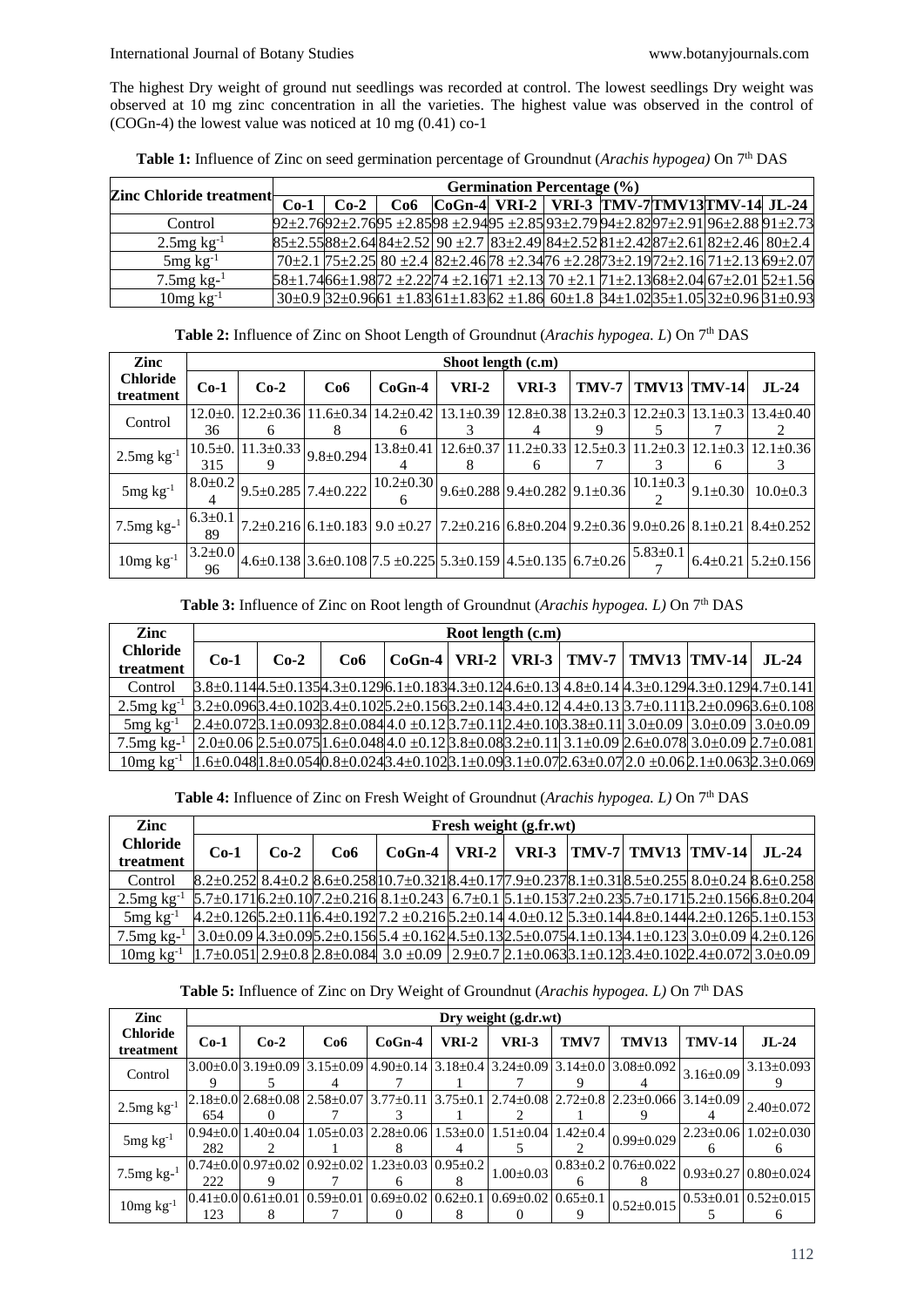| <b>Zinc Chloride treatment</b> | <b>Number of Leaves (No)</b> |  |                                                                                                            |  |  |  |                                                                                                            |                                                                                                       |             |  |  |
|--------------------------------|------------------------------|--|------------------------------------------------------------------------------------------------------------|--|--|--|------------------------------------------------------------------------------------------------------------|-------------------------------------------------------------------------------------------------------|-------------|--|--|
|                                | $Co-1$ $Co-2$                |  |                                                                                                            |  |  |  |                                                                                                            | $Co6$ $ CoGn-4 VRI-2 VRI-3 TMV-7 TMV13 TMV-14 JL-24 $                                                 |             |  |  |
| Control                        |                              |  |                                                                                                            |  |  |  |                                                                                                            | $2\pm0.06 4\pm0.12 4\pm0.12 5\pm0.15 4\pm0.12 4\pm0.12 4\pm0.12 4\pm0.12 4\pm0.12 4\pm0.12 4\pm0.12 $ |             |  |  |
| $2.5$ mg kg <sup>-1</sup>      |                              |  |                                                                                                            |  |  |  | $2\pm0.06$ $4\pm0.12$ $4\pm0.12$ $5\pm0.15$ $4\pm0.12$ $4\pm0.12$ $4\pm0.12$ $4\pm0.12$ $4\pm0.12$         | $4\pm0.12$ $ 4\pm0.12 $                                                                               |             |  |  |
| $5mg \text{ kg}^{-1}$          |                              |  |                                                                                                            |  |  |  | $2\pm0.06$ 4 $\pm0.12$ 4 $\pm0.12$ 5 $\pm0.15$ 4 $\pm0.12$ 4 $\pm0.12$ 4 $\pm0.12$ 4 $\pm0.12$ 4 $\pm0.12$ | $4+0.12$ $ 4+0.12 $                                                                                   |             |  |  |
| $7.5$ mg kg <sup>1</sup>       |                              |  | $2\pm0.06$ 4 $\pm0.12$ 4 $\pm0.12$ 5 $\pm0.15$ 4 $\pm0.12$ 4 $\pm0.12$ 4 $\pm0.12$ 4 $\pm0.12$ 4 $\pm0.12$ |  |  |  |                                                                                                            | $4\pm0.12$ $ 4\pm0.12 $                                                                               |             |  |  |
| $10mg \text{ kg}^{-1}$         |                              |  |                                                                                                            |  |  |  | $2\pm0.06$ 4 $\pm0.12$ 3 $\pm0.9$ 5 $\pm0.15$ 2 $\pm0.06$ 4 $\pm0.12$ 2 $\pm0.06$ 4 $\pm0.12$              | $4+0.12$                                                                                              | $3 \pm 0.9$ |  |  |

**Table 7:** Influence of Zinc on Vigour index of Groundnut (*Arachis hypogea. L*) On 7<sup>th</sup> DAS

| Zinc                      |              |                                  |                                 |                                  |                | Vigour index    |                                                                                                                                                                                                                                                    |                            |                                        |                        |
|---------------------------|--------------|----------------------------------|---------------------------------|----------------------------------|----------------|-----------------|----------------------------------------------------------------------------------------------------------------------------------------------------------------------------------------------------------------------------------------------------|----------------------------|----------------------------------------|------------------------|
| treatment                 | $Co-1$       | $Co-2$                           | Co6                             | $CoGn-4$                         | VRI-2          | VRI-3           | TMV-7                                                                                                                                                                                                                                              | TMV13                      | <b>TMV-14</b>                          | $JL$ -24               |
| Control                   |              | 1698± 1976±59. 1982±59. 2112±63. |                                 |                                  | 1807±54.       | $1981 \pm 59$ . | $1993 \pm 59.$                                                                                                                                                                                                                                     |                            | $1760 \pm 52.1934 \pm 58.1990 \pm 59.$ |                        |
|                           | 50.94        | 28                               | 46                              | 36                               | 21             | 43              | 79                                                                                                                                                                                                                                                 |                            | 02                                     |                        |
|                           | $1587 \pm 1$ | $1648 \pm 49.$                   | $1670 \pm 50$ . 1724 $\pm 51$ . |                                  | 1629±48.       | $1642{\pm}49.$  | $1653 \pm 49.$                                                                                                                                                                                                                                     | $1602 \pm 48.$             |                                        | $1610\pm48.1692\pm50.$ |
| $2.5mg \; \text{kg}^{-1}$ | 47.61        | 44                               |                                 | 72                               | 87             | 26              | 59                                                                                                                                                                                                                                                 | 06                         |                                        | 76                     |
|                           |              | 892+21992+29.7                   | $105 + 33.$                     | $1310+39.$                       | $1052 + 31$    | $1015 + 30$     |                                                                                                                                                                                                                                                    | 1113±33. 983±29.4 1096±32. |                                        | $1002 + 30.$           |
| $5mg \, kg^{-1}$          | 6.76         | 6                                | 15                              |                                  | 56             | 45              | 39                                                                                                                                                                                                                                                 |                            | 88                                     | 06                     |
| $7.5$ mg kg- $^{1}$       |              | $712 + 21823 + 24.6$             |                                 | $810\pm 24.3$ 920 $\pm 27.6$     |                |                 | $ 845\pm 25.3 857\pm 25.7 835\pm 25.0 809\pm 24.2 729\pm 21.8 856\pm 25.6 856\pm 25.6 856\pm 25.6 856\pm 25.6 856\pm 25.6 856\pm 25.6 856\pm 25.6 856\pm 25.6 856\pm 25.6 856\pm 25.6 856\pm 25.6 856\pm 25.6 856\pm 25.6 856\pm 25.6 856\pm 25.6$ |                            |                                        |                        |
|                           | 1.36         |                                  |                                 |                                  |                |                 |                                                                                                                                                                                                                                                    |                            |                                        |                        |
| $10mg \ kg^{-1}$          |              |                                  |                                 | 301±9.349±10.4 402±12.0 482±14.4 | $370 \pm 11.1$ |                 | $389 \pm 11.6$ 352 $\pm 10.5$                                                                                                                                                                                                                      | $320 \pm 9.6$              | $486+14.5$                             | $390 \pm 11.7$         |
|                           | 03           |                                  |                                 |                                  |                |                 |                                                                                                                                                                                                                                                    |                            |                                        |                        |

| Table 8: Influence of Zinc on Tolerance index of Groundnut (Arachis hypogea. L) On 7 <sup>th</sup> DAS |  |  |  |  |  |  |
|--------------------------------------------------------------------------------------------------------|--|--|--|--|--|--|
|--------------------------------------------------------------------------------------------------------|--|--|--|--|--|--|

| Zinc                         |                          |        |     |                                                                                                                                          |              | <b>Tolerance index</b> |              |       |               |                                                                                                                                                                                                                                                                          |
|------------------------------|--------------------------|--------|-----|------------------------------------------------------------------------------------------------------------------------------------------|--------------|------------------------|--------------|-------|---------------|--------------------------------------------------------------------------------------------------------------------------------------------------------------------------------------------------------------------------------------------------------------------------|
| <b>Chloride</b><br>treatment | $Co-1$                   | $Co-2$ | Co6 | $CoGn-4$                                                                                                                                 | <b>VRI-2</b> | VRI-3                  | <b>TMV-7</b> | TMV13 | <b>TMV-14</b> | $JL$ -24                                                                                                                                                                                                                                                                 |
| Control                      |                          |        |     |                                                                                                                                          |              |                        |              |       |               |                                                                                                                                                                                                                                                                          |
| $2.5$ mg kg <sup>-1</sup>    | 1.182<br>$\pm 0.03$<br>5 | 33     | 33  | .132±0.0 1.647±0.0 1.228±0.0 1.235±0.0 1.3i3±0.0 1.389±0.0 1.214±0.0 1.326±0.0 <br>49                                                    | 36           | 37                     | 39           | 41    | 36            | 39                                                                                                                                                                                                                                                                       |
| $5mg \text{ kg}^{-1}$        | 0.603<br>$\pm 0.01$<br>8 | 18     | 19  | 28                                                                                                                                       | 21           | 19                     | 20           | 20    | 19            | $[0.621 \pm 0.0]0.665 \pm 0.0]0.952 \pm 0.0]0.708 \pm 0.0]0.650 \pm 0.0]0.667 \pm 0.0]0.692 \pm 0.0]0.637 \pm 0.0]0.640 \pm 0.0]0.640 \pm 0.0]0.650 \pm 0.0]0.667 \pm 0.0]0.67 \pm 0.0]0.67 \pm 0.0]0.680 \pm 0.0]0.692 \pm 0.0]0.692 \pm 0.0]0.692 \pm 0.0]0.692$<br>19 |
| $7.5$ mg kg <sup>1</sup>     | 0.311<br>$\pm 0.00$<br>9 | 10     | 10  | 18                                                                                                                                       | 11           | 09                     | 10           | 09    | 09            | $0.345\pm0.0$ $0.354\pm0.0$ $0.622\pm0.0$ $0.374\pm0.0$ $0.329\pm0.0$ $0.362\pm0.0$ $0.330\pm0.0$ $0.325\pm0.0$ $0.328\pm0.0$<br>09                                                                                                                                      |
| $10mg \text{ kg}^{-1}$       | 0.202<br>$\pm 0.00$<br>6 | 06     | 07  | $0.214 \pm 0.000.262 \pm 0.000.330 \pm 0.000.280 \pm 0.000.215 \pm 0.000.324 \pm 0.000.234 \pm 0.000.253 \pm 0.000.214 \pm 0.0000$<br>09 | 08           | 06                     | 09           | 07    | 07            | 06                                                                                                                                                                                                                                                                       |

Table 9: Influence of Zinc on Phytotoxicit of Groundnut (*Arachis hypogea. L*) On 7<sup>th</sup> DAS

| Zinc                         | <b>Phytotoxicity</b> |        |     |          |                                                                                                                                                                                                                            |       |       |    |                     |         |
|------------------------------|----------------------|--------|-----|----------|----------------------------------------------------------------------------------------------------------------------------------------------------------------------------------------------------------------------------|-------|-------|----|---------------------|---------|
| <b>Chloride</b><br>treatment | $Co-1$               | $Co-2$ | Co6 | $CoGn-4$ | <b>VRI-2</b>                                                                                                                                                                                                               | VRI-3 | TMV-7 |    | <b>TMV13 TMV-14</b> | $JL-24$ |
| Control                      |                      |        |     |          |                                                                                                                                                                                                                            |       |       |    |                     |         |
| $2.5mg$ kg                   |                      |        |     |          | 0.0−373±0.0{1.823±0.0} 1.983±0.0} 1.570±0.0{1.980±0.0 {1.722±0.0} 1.885±0.5{1.725±0.0} 1.823±0.0{1.873±0.0} 1.                                                                                                             |       |       |    |                     |         |
|                              | 0.059                | 55     | 59  | 47       | 594                                                                                                                                                                                                                        | 51    |       |    | 54                  | 56      |
| $5mg \text{ kg}^{-1}$        |                      |        |     |          | $4.408 \pm [3.609 \pm 0.1]3.663 \pm 0.1]3.104 \pm 0.0]4.003 \pm 0.1]3.890 \pm 0.1]3.703 \pm 0.1]3.665 \pm 0.1]3.530 \pm 0.1]3.540 \pm 0.1$                                                                                 |       |       |    |                     |         |
|                              | 0.132                | 08     | 09  | 93       | 20                                                                                                                                                                                                                         | 16    |       | 09 | 05                  | 06      |
| 7.5 $mg$ kg <sup>1</sup>     |                      |        |     |          | $6.789 \pm \left[6.440 \pm 0.1\right]$ 5.983 $\pm$ 0.1 $\left[4.842 \pm 0.1\right]$ 5.982 $\pm$ 0.1 $\left[6.503 \pm 0.1\right]$ 5.972 $\pm$ 0.1 $\left[5.472 \pm 0.1\right]$ 5.541 $\pm$ 0.1 $\left[5.528 \pm 0.1\right]$ |       |       |    |                     |         |
|                              | 0.203                | 93     | 79  | 45       | 79                                                                                                                                                                                                                         | 95    | 79    | 64 | 66                  | 65      |
| $10mg \text{ kg}^{-1}$       |                      |        |     |          | $8.325 \pm [8.102 \pm 0.2]8.003 \pm 0.2]5.910 \pm 0.1$ 7.490 $\pm 0.2$ $8.218 \pm 0.2$ $8.352 \pm 0.2$ $7.356 \pm 0.2$ $7.132 \pm 0.2$ $7.112 \pm 0.2$                                                                     |       |       |    |                     |         |
|                              | 0.249                | 43     | 40  |          | 24                                                                                                                                                                                                                         | 46    | 50    | 20 |                     | 13      |

# **Discussion**

The effect of Zn and B on plant height of groundnut is depicted in. The plant height of groundnut increased with the age of the crop and attained maximum at harvest. At vegetative stage of the crop the treatments did not show any significant differences on plant height. Although, there was significant differences among the treatment in plant height at flowering and harvesting stages. The height of the plant varied from 28.3 – 35.6 cm and 31.3 - 41.5 cm at flowering and harvesting period respectively among the treatments. Combined application of Zn and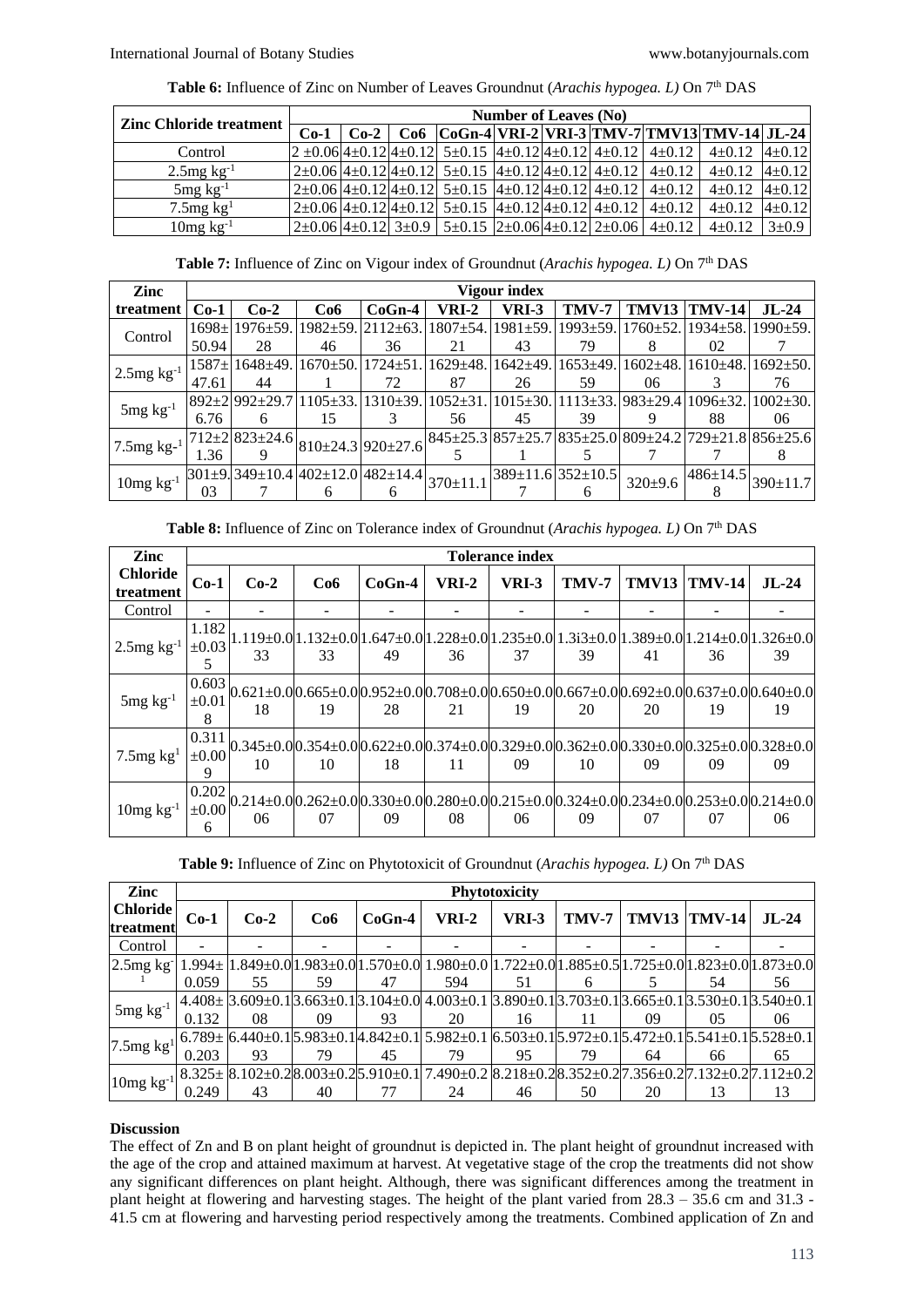B significantly enhanced the height of the plant being the maximum under Z2B2 at both flowering and harvesting followed by Z2B1. Z2B2 recorded maximum 39% increase in plant height at flowering stage followed by Z2B1 (32%). also observed the increased vegetative growth of groundnut with foliar applications of Zn and B. Though, the sole application of B did not have any effect on plant height during the entire growth phase. The lowest value of plant height was noted under control (Z0B0) throughout the growth stages. Das  $(1992)^{[9]}$ .

Zinc though an essential element for plant growth, showed toxicity symptoms at higher concentrations inhibiting root growth (bradshaw *et al* 1990) [19] Zinc toxicity was marked in root system particularly in root blunt, thickening and caused restraint on both cell division and cell elongation (wainwright et al 1976)<sup>[10]</sup>.

As seen in dry weight of plant had consecutively increased from 15 DAS to harvest. At harvest highest dry weight (26.47 g/plant) was recorded with application of 50 kg Phosphorus/ha + 30 kg Zinc/ha which was significantly superior over rest of the treatments except with the application of 50 kg Phosphorus/ha + 25 kg Zinc/ha (25.94 g/plant) and 40 kg Phosphorus/ha + 30 kg Zinc/ha (23.02 g/plant). Increasing phosphorus rates increased dry weight/plant.

Kausale *et al.* (2009)<sup>[11]</sup> reported that the application of 50 kg Phosphorus/ha significantly increased plant dry weight (29.33 g) over 30 kg Phosphorus/ha. The increase in dry matter production with phosphorus might be due to better nodulation of crop owing to better availability of phosphorus. The improvement in nodulation might have resulted in higher amount of nitrogen fixation and their by better vegetative growth and dry matter production. Zinc plays as an activator of several enzymes in plants and it is directly involved in the biosynthesis of growth substances such as auxin thereby producing more plant cells and enhanced dry matter (Christopher *et al.,* 2019)

To evaluate meaningful physiological and biochemical effects of toxicity, one must know the metals which are phytotoxic in nature and interactions with other metals [30]. Before starting a phytotoxicity experiment one should be fully aware of the movement of the metal including its absorption and translocation in the plant system. Availability of metal in the soil depends on soil adsorption strength as well as plant effectors such as root exudates for metal chelation or reduction. Metal phytotoxicity can result only if metals can move from the soil to root systems (foy.C.D *ed.al* 1978)<sup>[12]</sup>. Phytotoxicity levels of zinc in different crop plants were reported by many workers (chardonnens A.N *et.al* 1999)<sup>[7]</sup>. The most significant phytotoxicity symptoms were stunting of growth, chlorosis and reduction in biomass yield. The phytotoxicity caused by a wide variety of metals has been well documented; however, models designed to quantify the relationship between exposure to metal ions and progressive yield losses are lacking (Taylor. G.J et al.1991)<sup>[13]</sup>.

However, decline in water absorption and transport along with water stress tolerance (Barcelo *et al.*, 1988)<sup>[14]</sup> resulting in lower plant growth and development. Moreover, reduction of germination under Cr (VI) stress, is probably due to increase of protease activity and decrease in a- and b- amylase activities (Parmar *et al.,* 2002) <sup>[15]</sup>. The suppression of germination rate was only recorded at higher Cr concentration. This perhaps due to the disruption in seed coat permeability (Hou et al., 2014)<sup>[16]</sup>.

The reduction in growth of shoot and root might be due to reduction in cell division, deleterious effect of Hg (II) on photosynthesis, respiration and protein synthesis (Vijayaragavan *et al.*, 2011)<sup>[17]</sup>. Moreover, it may be suggested that the suppression in root growth may be due to inhibition of root cell division or elongation, or to the extension of the cell cycle (Ryan *et al.*, 1997)<sup>[18]</sup>.

This decrease indicates that the chlorophyll synthesis system and chlorophyllase activity were affected by the exposure to high cadmium concentrations as suggested by (Assche and Clijsters, 1990) <sup>[19]</sup> The present study concluded that the seed and seedling of black gram has potential to counteract the deleterious effects of cadmium metal in soil.

# **Conclution**

The present investigation is cantered on the detection of response of groundnut when subjected to zinc effluent irrigation under the backdrop of an ecological experiment in control vicinity. Systematic experiment including varietal screening germination study where conducted and inferences where recorded.

The germination study was conducted on 10 varieties of groundnut such as CO-1,CO-2,CO-6,COGn-4,VRI-2,VRI-3,TMV-7,TMV-13,TMV-14 and JL-24 treated with different concentration of zinc taking cognizance of the parameters such as germination percentage, shoot length, root length, fresh weight, dry weight, vigour index, tolerance index,phytexoxity found to be at an increase in trend at 2.5mg concentration of zinc contrasting sharply with the situation in maximum concentration. Among the ten varieties treated the variety CoGn-4 is established as tolerant and on the basic of the appreciation trend observed with reference for the morphological parameter hence CoGn-4 variety was singled out and the subjected to our the research.

# **References**

- 1. Broadley MR, White PJ, Hammond JP, Zelko I, Lux A. Zinc in plants. *New Phytol,*2007:173:677–702. doi: 10.1111/j.1469-8137.2007.01996.x
- 2. Iyyanki V. Muralikrishna, Valli Manickam. Environmental management. Science and Engineering for Industry, 2017, 1-4.